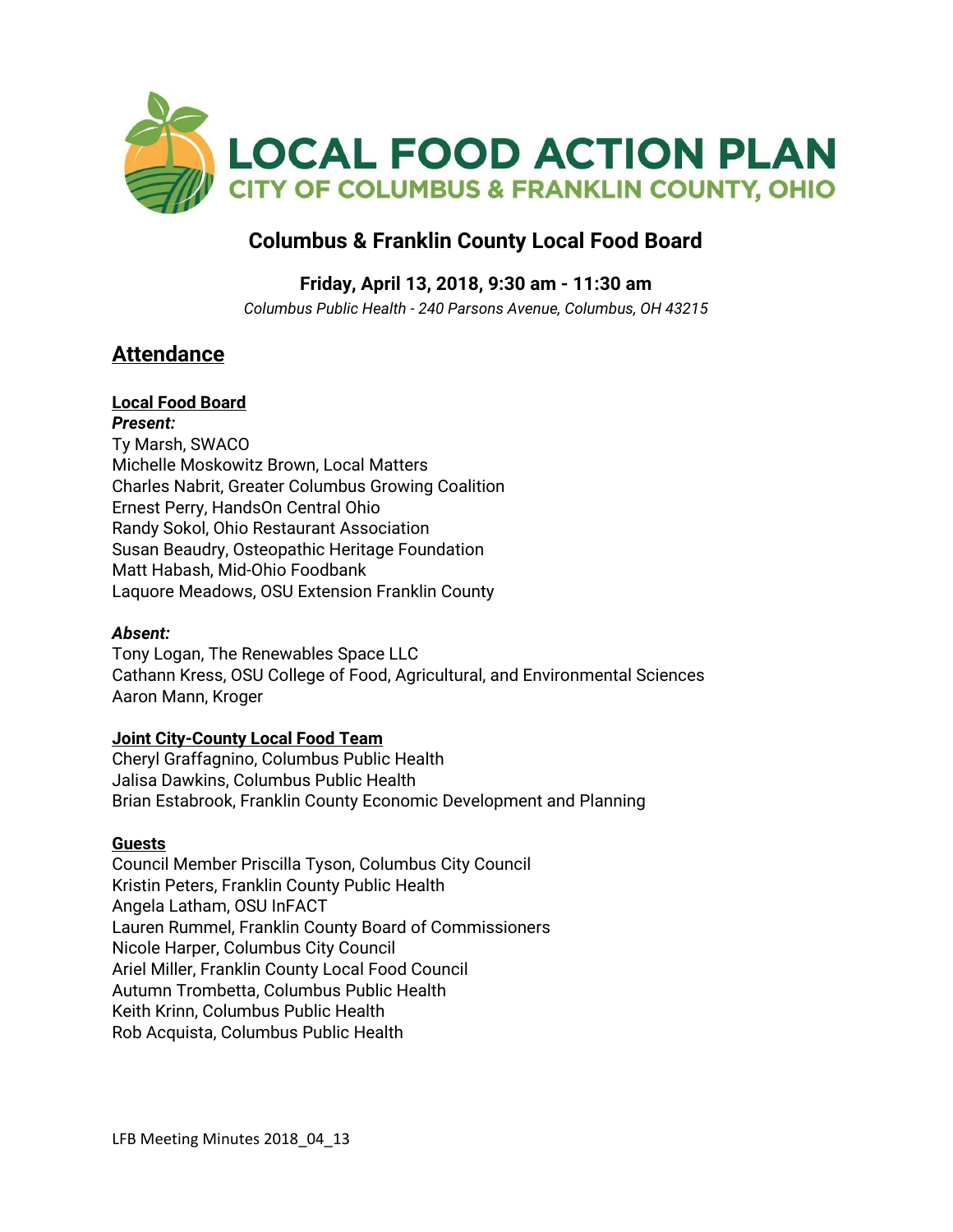| <b>Meeting Objectives</b><br>Approve 01/12/18 Meeting Minutes<br>Approve Board Sponsor for C-9<br>$\bullet$ |                                                                                                                                                                                                                                                   |
|-------------------------------------------------------------------------------------------------------------|---------------------------------------------------------------------------------------------------------------------------------------------------------------------------------------------------------------------------------------------------|
| Welcome &<br><b>Introductions</b>                                                                           | The meeting was called to order and Board members briefly discussed a<br>recent success they have experienced.                                                                                                                                    |
| <b>Administrative</b><br><b>Tasks</b>                                                                       | The Board adopted a motion to approve the meeting minutes from January<br>12, 2018 by an 8 to 0 vote.                                                                                                                                             |
|                                                                                                             | The Local Food Team notified the Board about the resignation of Board<br>member Chris Strayer. The Board adopted a motion to approve Tony Logan<br>as the new Board Sponsor for the C-9 Project Team by an 8 to 0 vote.                           |
| <b>Presentation:</b>                                                                                        | Board members Susan Beaudry and Laquore Meadows provided a brief<br>presentation including:<br>Overview of professional experience<br>Personal food system experience<br>$\bullet$<br>Motivation for serving on the Local Food Board<br>$\bullet$ |
| <b>LFAP Annual</b><br><b>Report</b>                                                                         | The Local Food Team provided the Board with an overview of the 2017<br>Annual Report and tentative plans for distribution. The Board discussed<br>strategies for sharing the Annual Report with the community.                                    |
| <b>Project Teams</b><br><b>Update</b>                                                                       | The Local Food Team reviewed the purpose and function of the Project<br>Teams. The activities, outcomes, and next steps of the Project Teams were<br>reviewed and discussed.                                                                      |
| <b>Local Food</b><br><b>System</b><br><b>Funding</b>                                                        | The Local Food Team reviewed the funding priorities presented to CM<br>Tyson in March 2018. The Board discussed the strategic needs for funding<br>implementation of the LFAP.                                                                    |
| <b>Local Food</b><br><b>System Update</b>                                                                   | The Local Food Team provided an overview of the Local Food System<br>Updates document provided to Board members as well as a review of all<br>Letters of Support issued by the Board Chair since the previous meeting.                            |
| <b>Learning</b><br><b>Opportunities</b>                                                                     | The Local Food Team reviewed the upcoming local food system learning<br>opportunities.                                                                                                                                                            |
| <b>Next Steps and</b><br><b>Check Out</b>                                                                   | The Local Food Team identified next steps and provided Board members<br>with information for the next Board meeting (Friday, July 13, 2018) and<br>follow up phone calls in April/May 2018.                                                       |